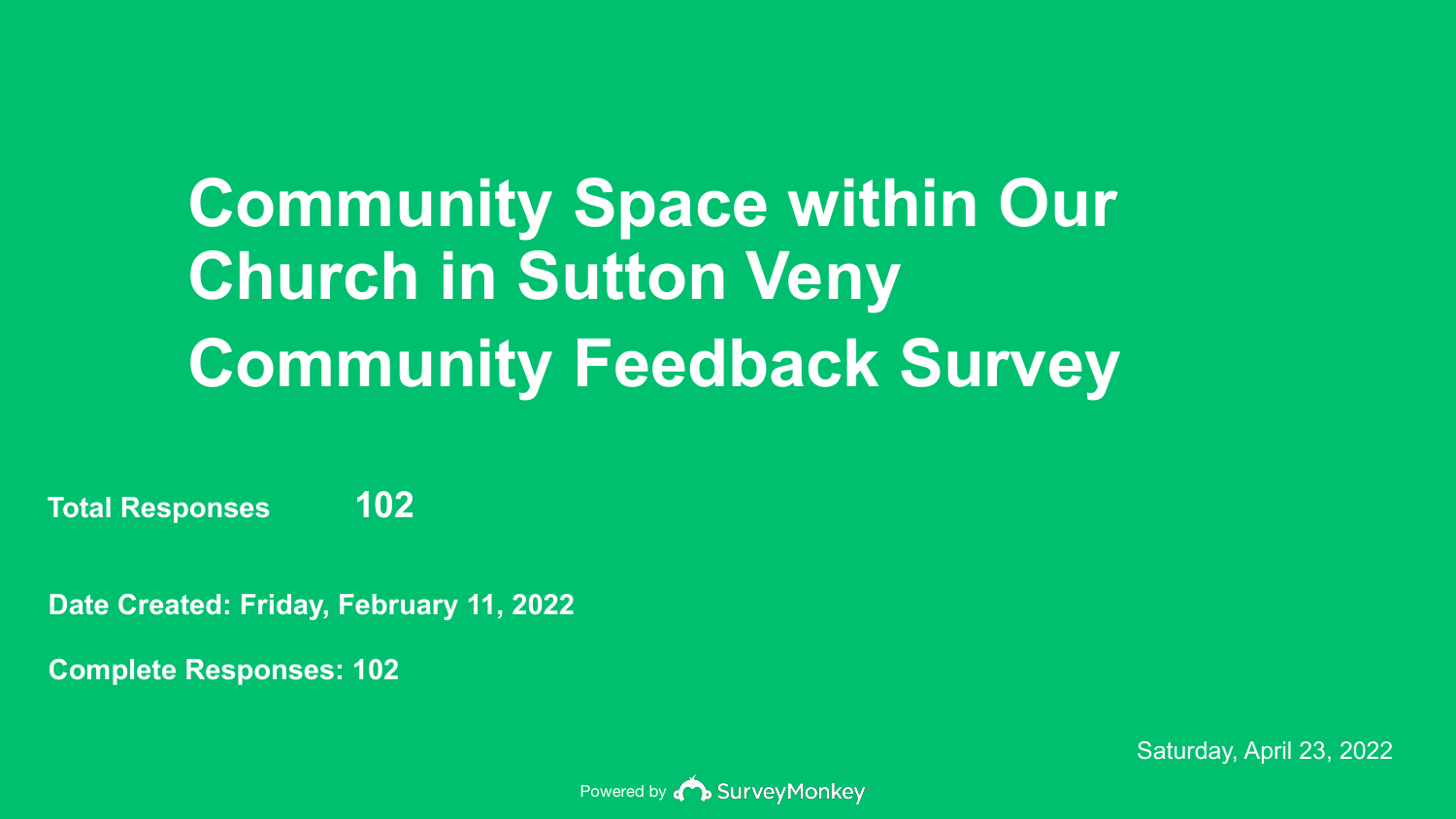## **Q1: How often do you visit Sutton Veny church? (For any reason.)**

Answered: 101 Skipped: 1

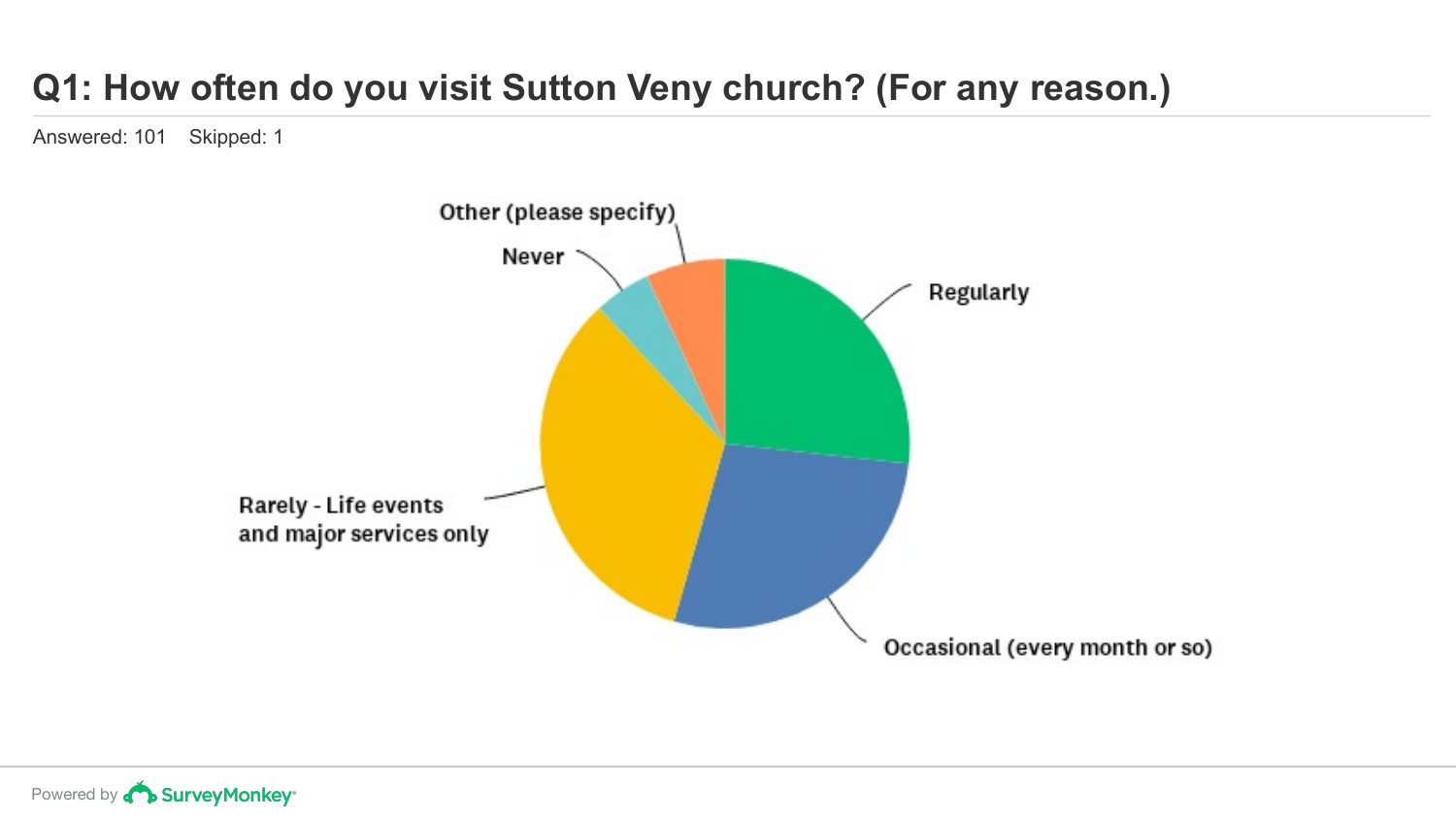## **Q2: To what extent do you agree with the following statements**

Answered: 102 Skipped: 0

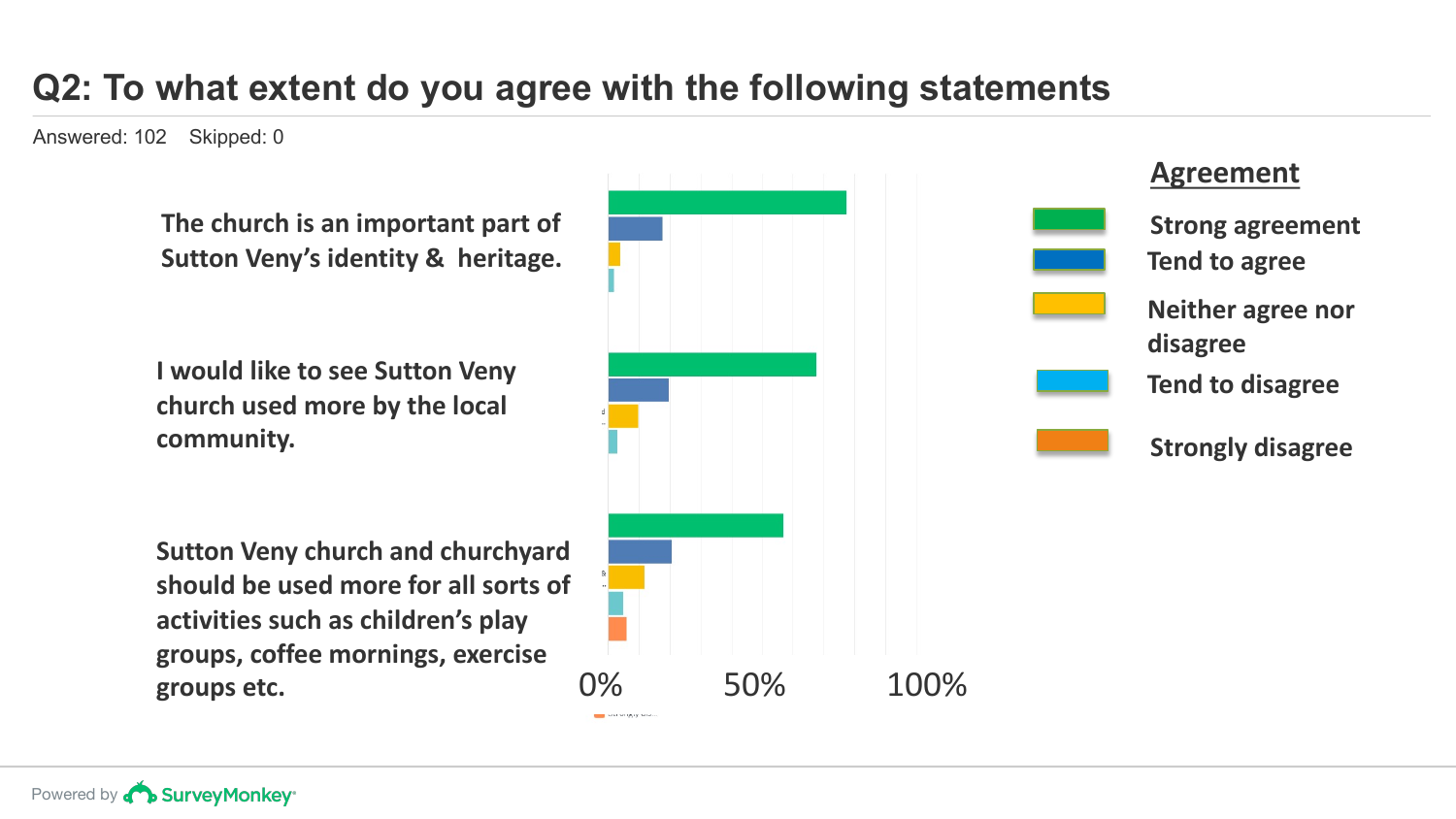#### **Q3: Have you seen the PCC's presentation setting out their plans for improving the Sutton Veny church's facilities? (Can be viewed via the link on the PCC's page on the Sutton Veny website)**

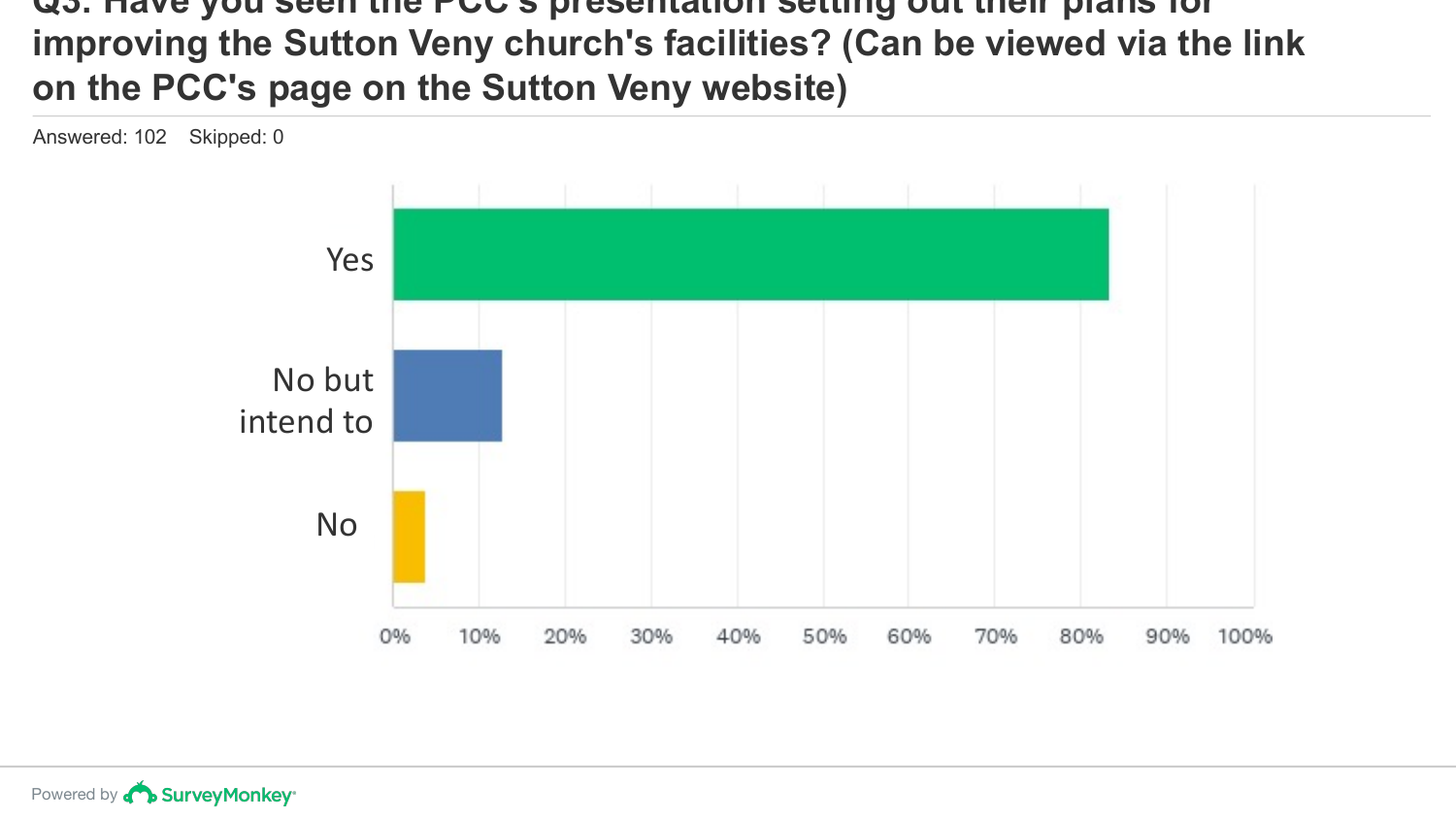## **Q4: How much do you support or oppose the PCC's plans to enhance the facilities in the church?**

Answered: 102 Skipped: 0

**Introduce new heating & lighting at** 

**Install an accessible toilet in SW corner alcove.**

**Install simple catering facilities in NW corner alcove.**

**Remove 2 or 3\* rows of pews. (\*Reversing 3rd row under consideration.)**



**Support Somewhat support Neither support nor oppose Somewhat oppose**

**Strongly oppose**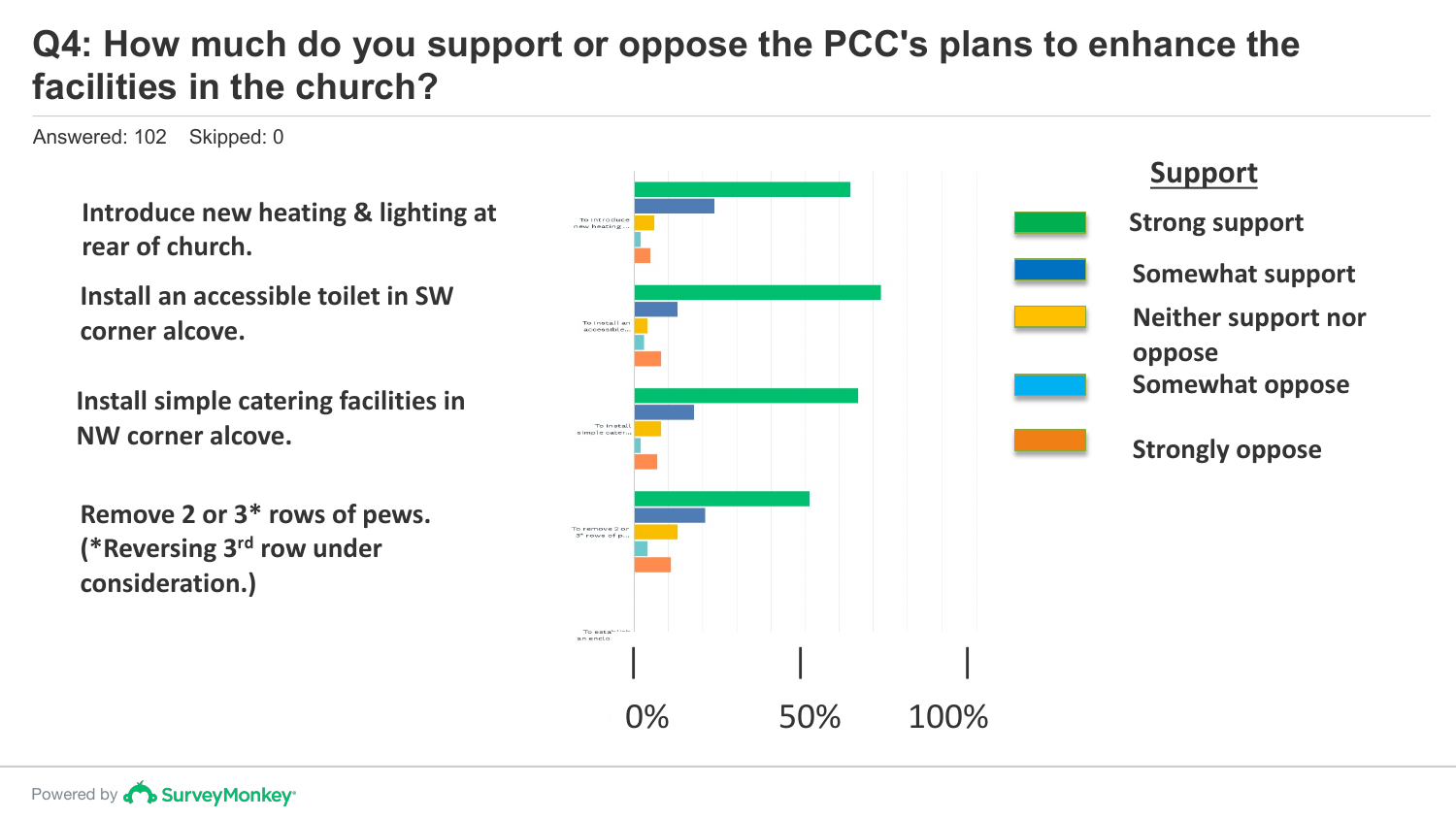## **Q5: Which of the following activities would be of interest to you if they took place in Sutton Veny church? (Tick all that apply)**

Answered: 95 Skipped: 7